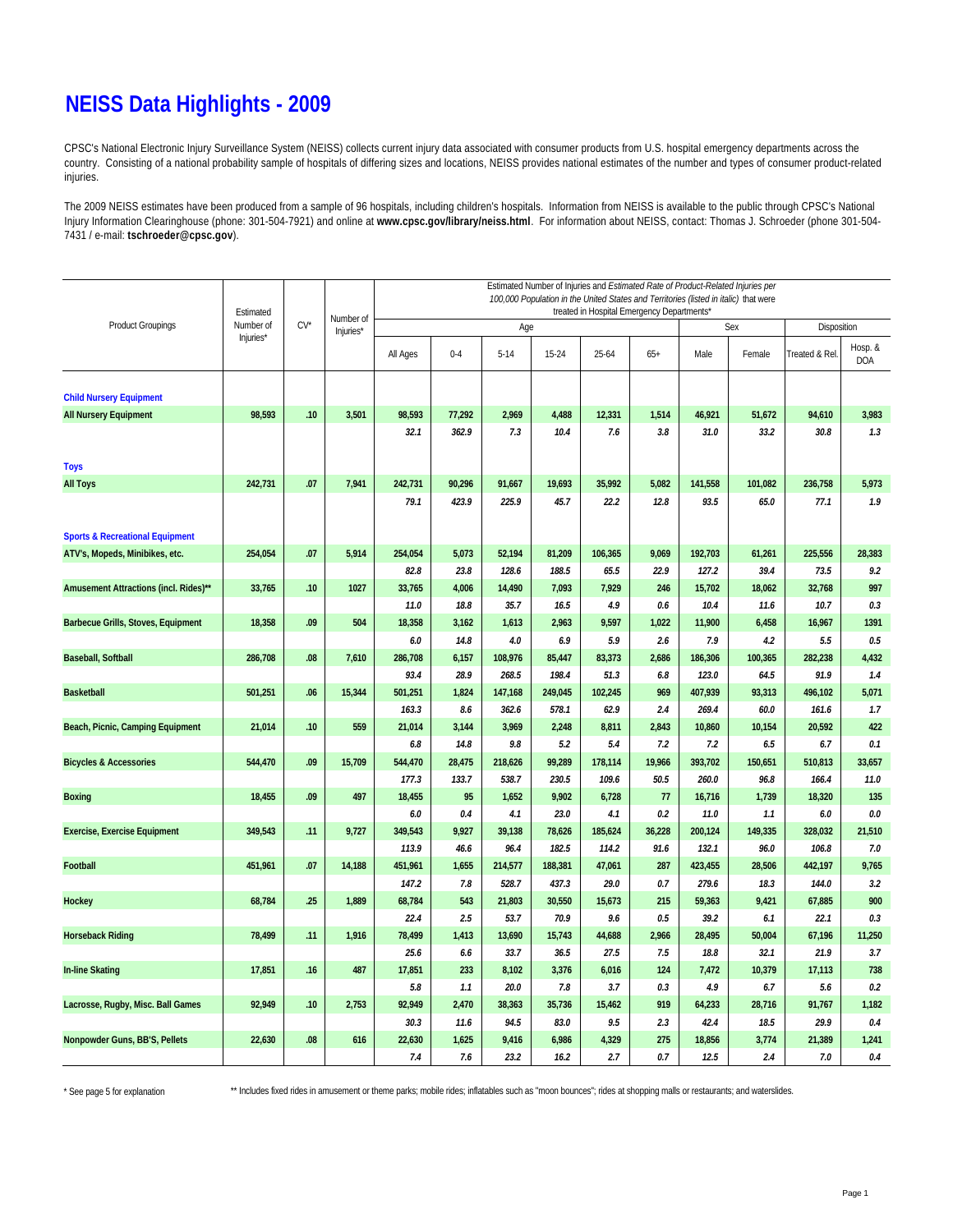|                                                | Estimated<br>Number of | $CV^*$ | Number of<br>Injuries* | Estimated Number of Injuries and Estimated Rate of Product-Related Injuries per<br>100,000 Population in the United States and Territories (listed in italic) that were<br>treated in Hospital Emergency Departments* |                |                 |                |              |            |                |                |                |                |  |  |
|------------------------------------------------|------------------------|--------|------------------------|-----------------------------------------------------------------------------------------------------------------------------------------------------------------------------------------------------------------------|----------------|-----------------|----------------|--------------|------------|----------------|----------------|----------------|----------------|--|--|
| <b>Product Groupings</b>                       |                        |        |                        |                                                                                                                                                                                                                       |                | Age             |                |              |            | Sex            | Disposition    |                |                |  |  |
|                                                | Injuries*              |        |                        | All Ages                                                                                                                                                                                                              | $0 - 4$        | $5 - 14$        | $15 - 24$      | 25-64        | $65+$      | Male           | Female         | Treated & Rel  | Hosp. &<br>DOA |  |  |
| <b>Playground Equipment</b>                    | 237,184                | .08    | 8,404                  | 237,184                                                                                                                                                                                                               | 62,968         | 154,894         | 8,955          | 9,359        | 1007       | 124,667        | 112,511        | 226,368        | 10,815         |  |  |
|                                                |                        |        |                        | 77.3                                                                                                                                                                                                                  | 295.6          | 381.7           | 20.8           | 5.8          | 2.5        | 82.3           | 72.3           | 73.7           | 3.5            |  |  |
| <b>Racquet Sports</b>                          | 32,529                 | .18    | 888                    | 32,529                                                                                                                                                                                                                | 358            | 4,244           | 6,886          | 14,683       | 6,357      | 19,825         | 12,703         | 30,701         | 1828           |  |  |
|                                                |                        |        |                        | 10.6                                                                                                                                                                                                                  | 1.7            | 10.5            | 16.0           | 9.0          | 16.1       | 13.1           | 8.2            | 10.0           | 0.6            |  |  |
| <b>Skateboards</b>                             | 144,416                | .11    | 4,017                  | 144,416                                                                                                                                                                                                               | 2,080          | 66,696          | 57,555         | 17,799       | 224        | 125,312        | 19,103         | 139,881        | 4,534          |  |  |
|                                                |                        |        |                        | 47.0                                                                                                                                                                                                                  | 9.8            | 164.3           | 133.6          | 11.0         | 0.6        | 82.7           | 12.3           | 45.6           | 1.5            |  |  |
| Skating (excl. In-line)                        | 74,060                 | .09    | 2,249                  | 74,060                                                                                                                                                                                                                | 1396           | 39,566          | 10,928         | 21,317       | 853        | 26,478         | 47,582         | 71,824         | 2,220          |  |  |
|                                                |                        |        |                        | 24.1                                                                                                                                                                                                                  | 6.6            | 97.5            | 25.4           | 13.1         | 2.2        | 17.5           | 30.6           | 23.4           | 0.7            |  |  |
| <b>Snowmobiles</b>                             | 12,154                 | .24    | 211                    | 12,154                                                                                                                                                                                                                | 71             | 763             | 3,690          | 7,416        | 213        | 9,791          | 2,363          | 10,813         | 1,341          |  |  |
|                                                |                        |        |                        | 4.0                                                                                                                                                                                                                   | 0.3            | 1.9             | 8.6            | 4.6          | 0.5        | 6.5            | 1.5            | 3.5            | 0.4            |  |  |
| Snowskiing, Snowboarding                       | 100,359                | .30    | 2,352                  | 100,359                                                                                                                                                                                                               | 270            | 25,156          | 38,783         | 33,826       | 2,324      | 66,804         | 33,555         | 96,135         | 4,224          |  |  |
|                                                |                        |        |                        | 32.7                                                                                                                                                                                                                  | 1.3            | 62.0            | 90.0           | 20.8         | 5.9        | 44.1           | 21.6           | 31.3           | 1.4            |  |  |
| <b>Soccer</b>                                  | 208,214                | .11    | 6,628                  | 208,214                                                                                                                                                                                                               | 1,164          | 87,625          | 82,184         | 36,853       | 388        | 127,766        | 80,448         | 204,261        | 3,937          |  |  |
|                                                |                        |        |                        | 67.8                                                                                                                                                                                                                  | 5.5            | 215.9           | 190.8          | 22.7         | 1.0        | 84.4           | 51.7           | 66.5           | 1.3            |  |  |
| Swimming, Pools, Equipment                     | 160,542                | .18    | 4,321                  | 160,542                                                                                                                                                                                                               | 17,009         | 62,536          | 29,901         | 44,873       | 6,223      | 87,426         | 73,116         | 152,604        | 7,938          |  |  |
|                                                |                        |        |                        | 52.3                                                                                                                                                                                                                  | 79.9           | 154.1           | 69.4           | 27.6         | 15.7       | 57.7           | 47.0           | 49.7           | 2.6            |  |  |
| Toboggans, Sleds, Snow Discs, etc.             | 31,755                 | .14    | 845                    | 31,755                                                                                                                                                                                                                | 1,669          | 16,433          | 6,849          | 6,789        | 15         | 18,468         | 13,217         | 30,398         | 1,357          |  |  |
|                                                |                        |        |                        | 10.3                                                                                                                                                                                                                  | 7.8            | 40.5            | 15.9           | 4.2          | 0.0        | 12.2           | 8.5            | 9.9            | 0.4            |  |  |
| <b>Track &amp; Field Activities, Equipment</b> | 22,191                 | .09    | 696                    | 22,191                                                                                                                                                                                                                | 12             | 9,070           | 10,613         | 2,425        | 69         | 10,942         | 11,248         | 21,403         | 788            |  |  |
|                                                |                        |        |                        | 7.2                                                                                                                                                                                                                   | 0.1            | 22.4            | 24.6           | 1.5          | 0.2        | 7.2            | 7.2            | 7.0            | 0.3            |  |  |
| <b>Trampolines</b>                             | 97,908                 | .08    | 3,041                  | 97,908<br>31.9                                                                                                                                                                                                        | 14,891<br>69.9 | 65,188<br>160.6 | 10,678<br>24.8 | 6,988<br>4.3 | 164<br>0.4 | 51,392<br>33.9 | 46,517<br>29.9 | 94,744<br>30.9 | 3,164<br>1.0   |  |  |
| Volleyball                                     | 60,159                 | .10    | 1,584                  | 60,159                                                                                                                                                                                                                | 151            | 16,688          | 26,215         | 16,520       | 548        | 22,122         | 37,968         | 59,737         | 422            |  |  |
|                                                |                        |        |                        | 19.6                                                                                                                                                                                                                  | 0.7            | 41.1            | 60.9           | 10.2         | 1.4        | 14.6           | 24.4           | 19.5           | 0.1            |  |  |
| Water Skiing, Tubing, Surfing                  | 33,701                 | .31    | 691                    | 33,701                                                                                                                                                                                                                | 81             | 5,828           | 13,087         | 14,530       | 175        | 24,618         | 9,083          | 32,777         | 925            |  |  |
|                                                |                        |        |                        | 11.0                                                                                                                                                                                                                  | 0.4            | 14.4            | 30.4           | 8.9          | 0.4        | 16.3           | 5.8            | 10.7           | 0.3            |  |  |
| <b>Home Comm'n &amp; Entertainment</b>         |                        |        |                        |                                                                                                                                                                                                                       |                |                 |                |              |            |                |                |                |                |  |  |
| <b>Sound Recording Equipment</b>               | 37,301                 | .07    | 1,103                  | 37,301                                                                                                                                                                                                                | 4,579          | 3,920           | 7,779          | 14,818       | 6,205      | 16,823         | 20,478         | 34,172         | 3,129          |  |  |
|                                                |                        |        |                        | 12.1                                                                                                                                                                                                                  | 21.5           | 9.7             | 18.1           | 9.1          | 15.7       | 11.1           | 13.2           | 11.1           | 1.0            |  |  |
| <b>Television Sets &amp; Stands</b>            | 81,432                 | .09    | 2,312                  | 81,432                                                                                                                                                                                                                | 18,492         | 10,221          | 8,754          | 35,883       | 8,082      | 44,632         | 36,799         | 75,111         | 6,321          |  |  |
|                                                |                        |        |                        | 26.5                                                                                                                                                                                                                  | 86.8           | 25.2            | 20.3           | 22.1         | 20.4       | 29.5           | 23.7           | 24.5           | 2.1            |  |  |
| <b>Personal Use Items</b>                      |                        |        |                        |                                                                                                                                                                                                                       |                |                 |                |              |            |                |                |                |                |  |  |
| Clothing                                       | 276,631                | .09    | 7,527                  | 276,631                                                                                                                                                                                                               | 17,035         | 35,372          | 41,999         | 124,550      | 57,674     | 106,238        | 170,387        | 257,692        | 18,876         |  |  |
|                                                |                        |        |                        | 90.1                                                                                                                                                                                                                  | 80.0           | 87.2            | 97.5           | 76.7         | 145.7      | 70.1           | 109.5          | 83.9           | 6.1            |  |  |
| Drug Poisonings to Children under 5            | 62,828                 | .10    | 2,283                  | 62,828                                                                                                                                                                                                                | 62,828         | $\pmb{0}$       | $\pmb{0}$      | $\pmb{0}$    | $\pmb{0}$  | 34,213         | 28,615         | 50,826         | 12,002         |  |  |
|                                                |                        |        |                        | 20.5                                                                                                                                                                                                                  | 295.0          | 0.0             | 0.0            | 0.0          | 0.0        | 22.6           | 18.4           | 16.6           | 3.9            |  |  |
| <b>Grooming Devices</b>                        | 36,134                 | .08    | 1,135                  | 36,134                                                                                                                                                                                                                | 11,863         | 3,867           | 4,521          | 12,536       | 3,347      | 12,004         | 24,130         | 34,931         | 1188           |  |  |
|                                                |                        |        |                        | 11.8                                                                                                                                                                                                                  | 55.7           | 9.5             | 10.5           | 7.7          | 8.5        | 7.9            | 15.5           | 11.4           | 0.4            |  |  |
| <b>Protection Devices</b>                      | 11,375                 | .11    | 294                    | 11,375                                                                                                                                                                                                                | 385            | 1,196           | 2,081          | 6,983        | 730        | 8,115          | 3,260          | 11,022         | 353            |  |  |
|                                                |                        |        |                        | 3.7                                                                                                                                                                                                                   | 1.8            | 2.9             | 4.8            | 4.3          | 1.8        | 5.4            | 2.1            | 3.6            | 0.1            |  |  |
| Razors, Shavers, Razor Blades                  | 40,742                 | .09    | 1,031                  | 40,742                                                                                                                                                                                                                | 2,457          | 3,183           | 7,879          | 22,482       | 4,742      | 25,541         | 15,201         | 40,014         | 728            |  |  |
|                                                |                        |        |                        | 13.3                                                                                                                                                                                                                  | 11.5           | 7.8             | 18.3           | 13.8         | 12.0       | 16.9           | $9.8\,$        | 13.0           | $0.2\,$        |  |  |

\* See page 5 for explanation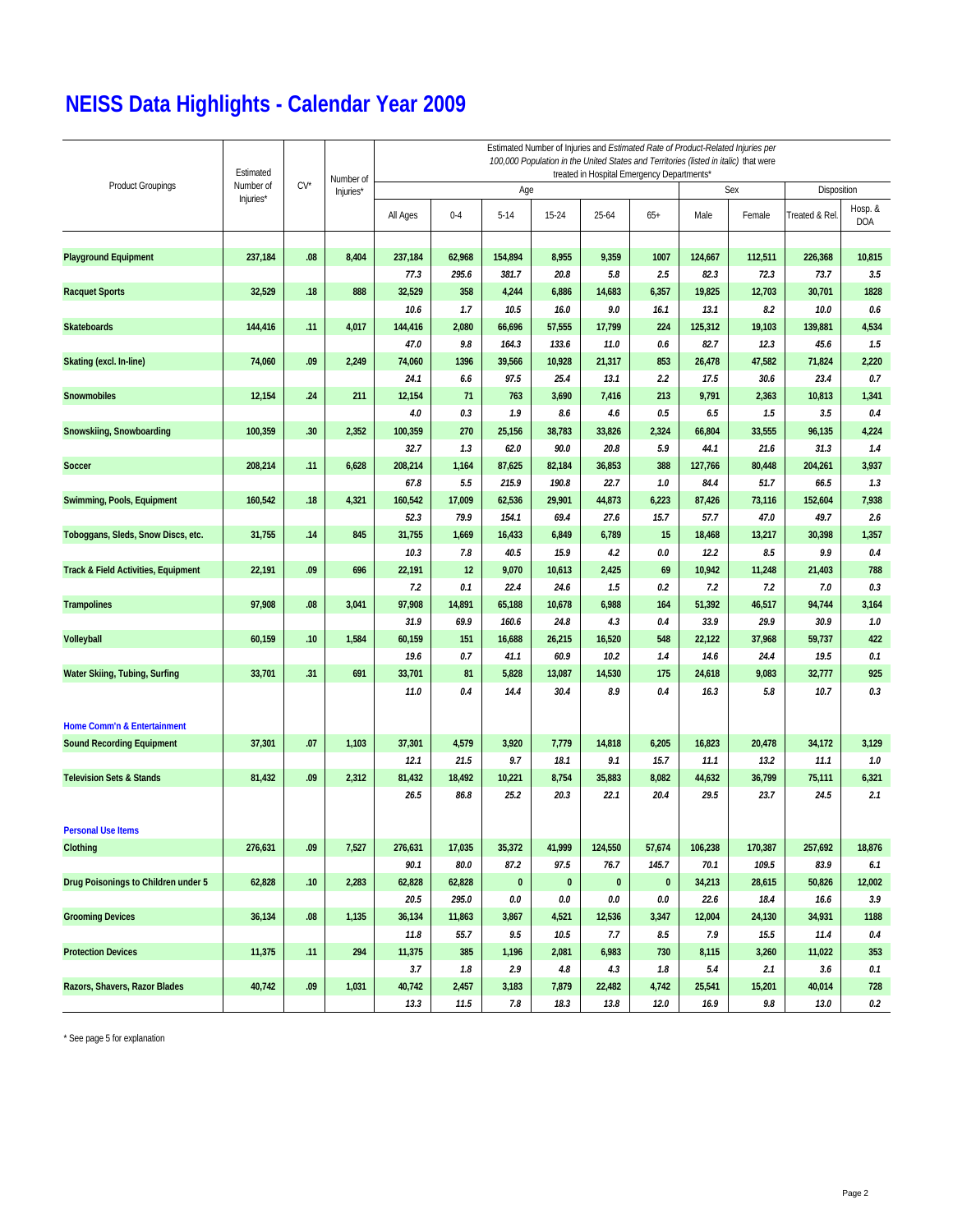|                                           | Estimated |        | Number of | Estimated Number of Injuries and Estimated Rate of Product-Related Injuries per<br>100,000 Population in the United States and Territories (listed in italic) that were<br>treated in Hospital Emergency Departments* |               |              |              |               |                |                |                |                |                  |  |  |
|-------------------------------------------|-----------|--------|-----------|-----------------------------------------------------------------------------------------------------------------------------------------------------------------------------------------------------------------------|---------------|--------------|--------------|---------------|----------------|----------------|----------------|----------------|------------------|--|--|
| <b>Product Groupings</b>                  | Number of | $CV^*$ | Injuries* |                                                                                                                                                                                                                       |               | Age          |              |               |                |                | Sex            | Disposition    |                  |  |  |
|                                           | Injuries* |        |           | All Ages                                                                                                                                                                                                              | $0 - 4$       | $5 - 14$     | 15-24        | 25-64         | $65+$          | Male           | Female         | Treated & Rel. | Hosp. &<br>DOA   |  |  |
| <b>Household Containers</b>               |           |        |           |                                                                                                                                                                                                                       |               |              |              |               |                |                |                |                |                  |  |  |
| <b>Cans, Other Containers</b>             | 269,438   | .07    | 7,301     | 269,438                                                                                                                                                                                                               | 31,037        | 23,900       | 38,275       | 149,224       | 27,002         | 124,534        | 144,842        | 259,320        | 10,119           |  |  |
|                                           |           |        |           | 87.8                                                                                                                                                                                                                  | 145.7         | 58.9         | 88.9         | 91.8          | 68.2           | 82.2           | 93.1           | 84.5           | 3.3              |  |  |
| Glass Bottles, Jars                       | 40,825    | .08    | 1,085     | 40,825                                                                                                                                                                                                                | 2,509         | 4,497        | 11,646       | 19,809        | 2,363          | 23,083         | 17,741         | 39,759         | 1051             |  |  |
|                                           |           |        |           | 13.3                                                                                                                                                                                                                  | 11.8          | 11.1         | 27.0         | 12.2          | 6.0            | 15.2           | 11.4           | 13.0           | 0.3              |  |  |
| <b>Yard &amp; Garden Equipment</b>        |           |        |           |                                                                                                                                                                                                                       |               |              |              |               |                |                |                |                |                  |  |  |
| <b>Chain Saws</b>                         | 26,593    | .10    | 557       | 26,593                                                                                                                                                                                                                | 153           | 424          | 2,722        | 19,885        | 3,409          | 25,317         | 1,277          | 25,343         | 1,251            |  |  |
|                                           |           |        |           | 8.7                                                                                                                                                                                                                   | 0.7           | 1.0          | 6.3          | 12.2          | 8.6            | 16.7           | 0.8            | 8.3            | 0.4              |  |  |
| <b>Hand Garden Tools</b>                  | 59,155    | .12    | 1,361     | 59,155                                                                                                                                                                                                                | 781           | 3,986        | 4,359        | 40,186        | 9,843          | 36,091         | 23,064         | 55,327         | 3,829            |  |  |
|                                           |           |        |           | 19.3                                                                                                                                                                                                                  | 3.7           | 9.8          | 10.1         | 24.7          | 24.9           | 23.8           | 14.8           | 18.0           | 1.2              |  |  |
| Hatchets, Axes                            | 12,451    | .11    | 247       | 12,451                                                                                                                                                                                                                | $\pmb{0}$     | 1218         | 2,833        | 7,843         | 557            | 10,458         | 1,993          | 12,351         | 100              |  |  |
|                                           |           | .09    |           | 4.1<br>75,943                                                                                                                                                                                                         | 0.0           | 3.0<br>7,388 | 6.6<br>5,303 | 4.8<br>40,028 | 1.4            | 6.9            | 1.3            | 4.0            | 0.0<br>3,914     |  |  |
| Lawn & Garden Equipment                   | 75,943    |        | 1,876     | 24.7                                                                                                                                                                                                                  | 4,414<br>20.7 | 18.2         | 12.3         | 24.6          | 18,811<br>47.5 | 45,124<br>29.8 | 30,819<br>19.8 | 72,029<br>23.5 | 1.3              |  |  |
| <b>Lawn Mowers</b>                        | 86,272    | .10    | 1,960     | 86,272                                                                                                                                                                                                                | 2,340         | 3,125        | 7,704        | 58,126        | 14,976         | 65,692         | 20,580         | 79,825         | 6,447            |  |  |
|                                           |           |        |           | 28.1                                                                                                                                                                                                                  | 11.0          | 7.7          | 17.9         | 35.8          | 37.8           | 43.4           | 13.2           | 26.0           | 2.1              |  |  |
| <b>Other Power Lawn Equipment</b>         | 20,896    | .12    | 469       | 20,896                                                                                                                                                                                                                | 376           | 1333         | 1,982        | 13,271        | 3,935          | 17,719         | 3,178          | 19,289         | 1,607            |  |  |
|                                           |           |        |           | 6.8                                                                                                                                                                                                                   | 1.8           | 3.3          | 4.6          | 8.2           | 9.9            | 11.7           | 2.0            | 6.3            | 0.5              |  |  |
| <b>Trimmers, Small Power Garden Tools</b> | 17,762    | .13    | 383       | 17,762                                                                                                                                                                                                                | 52            | 770          | 1,929        | 12,456        | 2,554          | 13,427         | 4,335          | 17,191         | 572              |  |  |
|                                           |           |        |           | 5.8                                                                                                                                                                                                                   | 0.2           | 1.9          | 4.5          | 7.7           | 6.5            | 8.9            | 2.8            | 5.6            | 0.2              |  |  |
| <b>Home Workshop Equipment</b>            |           |        |           |                                                                                                                                                                                                                       |               |              |              |               |                |                |                |                |                  |  |  |
| <b>Batteries</b>                          | 12,057    | .10    | 374       | 12,057                                                                                                                                                                                                                | 4,754         | 2,199        | 1,147        | 2,940         | 1018           | 7,434          | 4,623          | 11,110         | 946              |  |  |
|                                           |           |        | 355       | 3.9<br>15,430                                                                                                                                                                                                         | 22.3<br>205   | 5.4<br>392   | 2.7<br>3,371 | 1.8<br>10,391 | 2.6<br>1,071   | 4.9<br>14,265  | 3.0            | 3.6<br>14,507  | 0.3<br>924       |  |  |
| Hoists, Lifts, Jacks, etc.                | 15,430    | .11    |           | 5.0                                                                                                                                                                                                                   | 1.0           | 1.0          | 7.8          | 6.4           | 2.7            | 9.4            | 1,166<br>0.7   | 4.7            | 0.3              |  |  |
| Power Home Tools (excl. Saws)             | 25,641    | .11    | 496       | 25,641                                                                                                                                                                                                                | 333           | 451          | 3,085        | 19,353        | 2,420          | 22,663         | 2,978          | 25,188         | 453              |  |  |
|                                           |           |        |           | 8.4                                                                                                                                                                                                                   | 1.6           | 1.1          | 7.2          | 11.9          | 6.1            | 15.0           | 1.9            | 8.2            | 0.1              |  |  |
| Power Home Workshop Saws                  | 83,204    | .08    | 1,863     | 83,204                                                                                                                                                                                                                | 186           | 1,602        | 6,002        | 55,606        | 19,809         | 80,299         | 2,836          | 77,733         | 5,471            |  |  |
|                                           |           |        |           | 27.1                                                                                                                                                                                                                  | 0.9           | 3.9          | 13.9         | 34.2          | 50.1           | 53.0           | 1.8            | 25.3           | 1.8              |  |  |
| <b>Welding, Soldering, Cutting Tools</b>  | 15,937    | .12    | 311       | 15,937                                                                                                                                                                                                                | $\pmb{0}$     | 162          | 3,620        | 11,580        | 575            | 15,656         | 281            | 15,591         | 347              |  |  |
|                                           |           |        |           | 5.2                                                                                                                                                                                                                   | 0.0           | 0.4          | 8.4          | 7.1           | 1.5            | 10.3           | 0.2            | 5.1            | 0.1              |  |  |
| Wires, Cords, Not Specified               | 10,090    | .10    | 249       | 10,090                                                                                                                                                                                                                | 171           | 871          | 1,133        | 5,976         | 1,938          | 7,218          | 2,872          | 9,739          | 350              |  |  |
|                                           |           |        |           | 3.3                                                                                                                                                                                                                   | 0.8           | 2.1          | 2.6          | 3.7           | 4.9            | 4.8            | 1.8            | 3.2            | 0.1              |  |  |
| <b>Workshop Manual Tools</b>              | 127,511   | .09    | 2,765     | 127,511                                                                                                                                                                                                               | 3,106         | 5,944        | 18,671       | 89,901        | 9,888          | 110,733        | 16,777         | 125,113        | 2,397            |  |  |
|                                           |           |        |           | 41.5                                                                                                                                                                                                                  | 14.6          | 14.6         | 43.3         | 55.3          | 25.0           | 73.1           | 10.8           | 40.8           | $0.8\,$          |  |  |
| <b>Home Maintenance</b>                   |           |        |           |                                                                                                                                                                                                                       |               |              |              |               |                |                |                |                |                  |  |  |
| <b>Cleaning Agents (excl. Soaps)</b>      | 33,245    | .09    | 992       | 33,245                                                                                                                                                                                                                | 9,580         | 1,821        | 4,301        | 15,199        | 2,344          | 14,122         | 19,123         | 31,656         | 1,589            |  |  |
|                                           |           |        |           | 10.8                                                                                                                                                                                                                  | 45.0          | 4.5          | 10.0         | 9.4           | 5.9            | 9.3            | 12.3           | 10.3           | $0.5\,$          |  |  |
| Cleaning Equip., Non-caustic Deterg.      | 37,004    | .08    | 1,010     | 37,004                                                                                                                                                                                                                | 3,565         | 4,519        | 4,135        | 18,619        | 6,166          | 16,478         | 20,526         | 35,403         | 1,601            |  |  |
|                                           |           |        |           | 12.1                                                                                                                                                                                                                  | 16.7          | 11.1         | 9.6          | 11.5          | 15.6           | 10.9           | 13.2           | 11.5           | $0.5\,$          |  |  |
| Paints, Solvents, Lubricants              | 19,662    | .12    | 498       | 19,662<br>6.4                                                                                                                                                                                                         | 1,645<br>7.7  | 925<br>2.3   | 2,049<br>4.8 | 12,862<br>7.9 | 2,181<br>5.5   | 11,837<br>7.8  | 7,824<br>5.0   | 17,988<br>5.9  | 1,674<br>$0.5\,$ |  |  |
| Soaps, Detergents                         | 34,189    | .14    | 1,097     | 34,189                                                                                                                                                                                                                | 7,643         | 3,933        | 6,300        | 13,667        | 2,646          | 14,013         | 20,177         | 33,530         | 659              |  |  |
|                                           |           |        |           | 11.1                                                                                                                                                                                                                  | 35.9          | 9.7          | 14.6         | 8.4           | 6.7            | 9.3            | 13.0           | 10.9           | $0.2\,$          |  |  |

\* See page 5 for explanation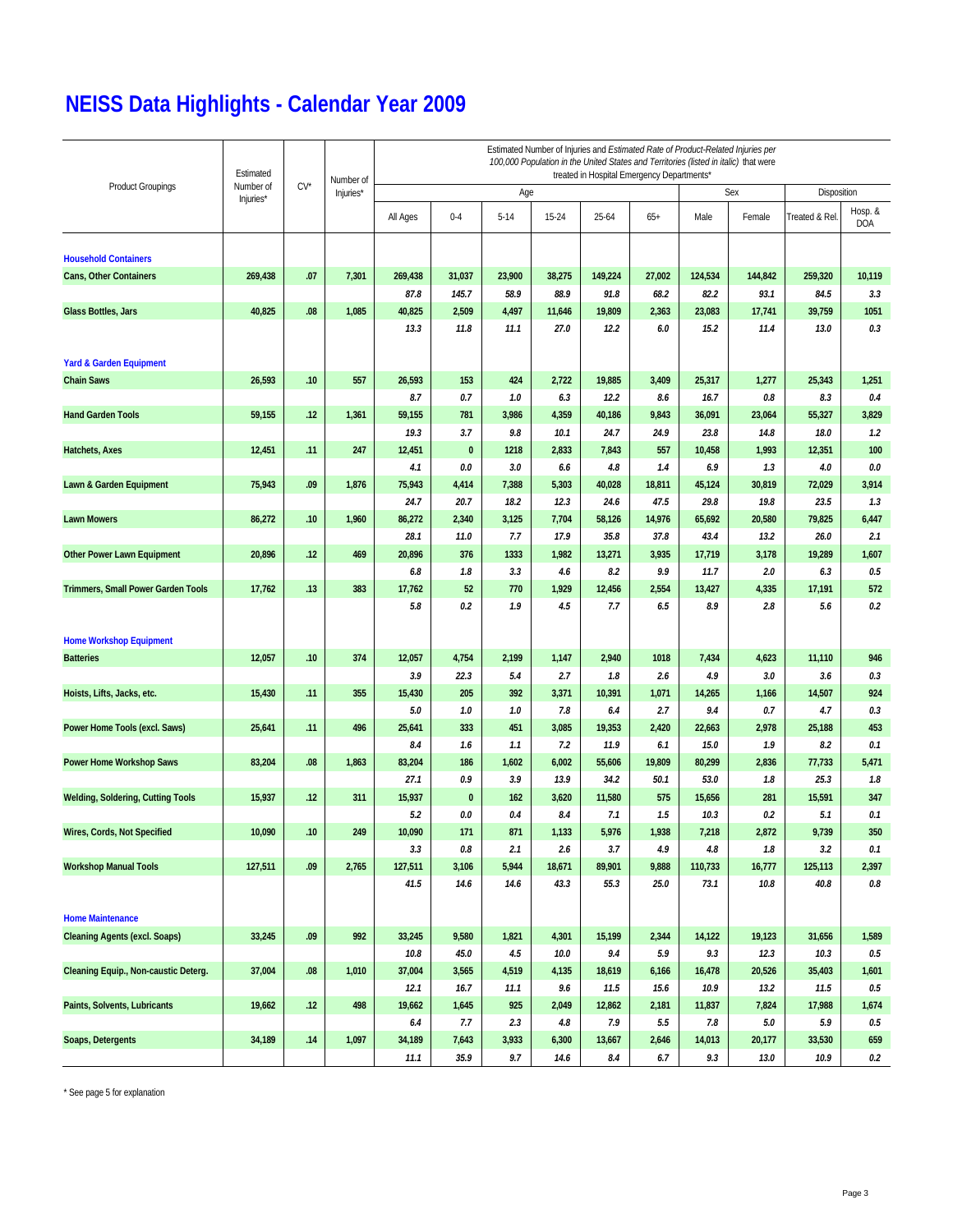|                                                | Estimated |        |                        | Estimated Number of Injuries and Estimated Rate of Product-Related Injuries per<br>100,000 Population in the United States and Territories (listed in italic) that were<br>treated in Hospital Emergency Departments* |                  |                 |                |                 |                  |                  |                  |                  |                |  |  |
|------------------------------------------------|-----------|--------|------------------------|-----------------------------------------------------------------------------------------------------------------------------------------------------------------------------------------------------------------------|------------------|-----------------|----------------|-----------------|------------------|------------------|------------------|------------------|----------------|--|--|
| <b>Product Groupings</b>                       | Number of | $CV^*$ | Number of<br>Injuries* |                                                                                                                                                                                                                       |                  | Age             |                |                 |                  |                  | Sex              | Disposition      |                |  |  |
|                                                | Injuries* |        |                        | All Ages                                                                                                                                                                                                              | $0 - 4$          | $5 - 14$        | $15 - 24$      | $25 - 64$       | $65+$            | Male             | Female           | Treated & Rel.   | Hosp. &<br>DOA |  |  |
| <b>General Household Appliances</b>            |           |        |                        |                                                                                                                                                                                                                       |                  |                 |                |                 |                  |                  |                  |                  |                |  |  |
| Cooking Ranges, Ovens, etc.                    | 43,653    | .08    | 1,321                  | 43,653                                                                                                                                                                                                                | 9,127            | 4,046           | 4,810          | 20,137          | 5,532            | 17,392           | 26,261           | 40,479           | 3,173          |  |  |
|                                                |           |        |                        | 14.2                                                                                                                                                                                                                  | 42.8             | 10.0            | 11.2           | 12.4            | 14.0             | 11.5             | 16.9             | 13.2             | 1.0            |  |  |
| <b>Refrigerators, Freezers</b>                 | 48,784    | .07    | 1,171                  | 48,784                                                                                                                                                                                                                | 3,055            | 3,234           | 6,804          | 26,842          | 8,848            | 26,917           | 21,852           | 45,896           | 2,888          |  |  |
|                                                |           |        |                        | 15.9                                                                                                                                                                                                                  | 14.3             | 8.0             | 15.8           | 16.5            | 22.4             | 17.8             | 14.0             | 14.9             | 0.9            |  |  |
| <b>Small Kitchen Appliances</b>                | 43,318    | .08    | 1,070                  | 43,318                                                                                                                                                                                                                | 2,758            | 2,642           | 5,686          | 27,098          | 5,134            | 17,652           | 25,666           | 42,350           | 968            |  |  |
|                                                |           |        |                        | 14.1                                                                                                                                                                                                                  | 12.9             | 6.5             | 13.2           | 16.7            | 13.0             | 11.7             | 16.5             | 13.8             | 0.3            |  |  |
| <b>Washers, Dryers</b>                         | 21,546    | .08    | 524                    | 21,546                                                                                                                                                                                                                | 700              | 795             | 2,552          | 14,523          | 2,975            | 10,564           | 10,982           | 20,958           | 588            |  |  |
|                                                |           |        |                        | 7.0                                                                                                                                                                                                                   | 3.3              | 2.0             | 5.9            | 8.9             | 7.5              | 7.0              | 7.1              | 6.8              | 0.2            |  |  |
| Heating, Cooling, Vent. Equip.                 |           |        |                        |                                                                                                                                                                                                                       |                  |                 |                |                 |                  |                  |                  |                  |                |  |  |
| <b>Air Conditioners</b>                        | 14,082    | .12    | 360                    | 14,082                                                                                                                                                                                                                | 787              | 631             | 1,864          | 9,185           | 1,614            | 9,778            | 4,304            | 13,457           | 624            |  |  |
|                                                |           |        |                        | 4.6                                                                                                                                                                                                                   | 3.7              | 1.6             | 4.3            | 5.7             | 4.1              | 6.5              | 2.8              | 4.4              | 0.2            |  |  |
| <b>Chimneys, Fireplaces</b>                    | 17,338    | .12    | 567                    | 17,338                                                                                                                                                                                                                | 9,968            | 1,984           | 774            | 2,421           | 2,190            | 10,397           | 6,865            | 16,626           | 712            |  |  |
|                                                |           |        |                        | 5.6                                                                                                                                                                                                                   | 46.8             | 4.9             | 1.8            | 1.5             | 5.5              | 6.9              | 4.4              | 5.4              | 0.2            |  |  |
| Fans (excl. Stove Exhaust Fans)                | 16,495    | .08    | 470                    | 16,495                                                                                                                                                                                                                | 2,102            | 2,593           | 2,177          | 7,220           | 2,403            | 7,846            | 8,648            | 15,965           | 529            |  |  |
|                                                |           |        |                        | 5.4                                                                                                                                                                                                                   | 9.9              | 6.4             | 5.1            | 4.4             | 6.1              | 5.2              | 5.6              | 5.2              | 0.2            |  |  |
| <b>Heating &amp; Plumbing Pipes</b>            | 39,524    | .08    | 1,011                  | 39,524                                                                                                                                                                                                                | 4,128            | 7,325           | 6,272          | 18,378          | 3,421            | 27,964           | 11,560           | 38,830           | 695            |  |  |
|                                                |           |        |                        | 12.9                                                                                                                                                                                                                  | 19.4             | 18.1            | 14.6           | 11.3            | 8.6              | 18.5             | 7.4              | 12.6             | 0.2            |  |  |
| <b>Heating Stoves, Space Heaters</b>           | 21,991    | .10    | 555                    | 21,991                                                                                                                                                                                                                | 6,383            | 2,639           | 2,729          | 8,435           | 1,805            | 13,664           | 8,327            | 20,070           | 1,921          |  |  |
|                                                |           |        |                        | 7.2                                                                                                                                                                                                                   | 30.0             | 6.5             | 6.3            | 5.2             | 4.6              | 9.0              | 5.4              | 6.5              | 0.6            |  |  |
| <b>Home Furnishings &amp; Fixtures</b>         |           |        |                        |                                                                                                                                                                                                                       |                  |                 |                |                 |                  |                  |                  |                  |                |  |  |
| <b>Bathroom Structures &amp; Fixtures</b>      | 380,900   | .08    | 10,293                 | 380,900                                                                                                                                                                                                               | 35,983           | 27,649          | 37,066         | 165,159         | 115,043          | 153,963          | 226,813          | 334,230          | 46,670         |  |  |
|                                                |           |        |                        | 124.1                                                                                                                                                                                                                 | 168.9            | 68.1            | 86.0           | 101.7           | 290.7            | 101.7            | 145.8            | 108.9            | 15.2           |  |  |
| Beds, Mattresses, Pillows                      | 644,175   | .07    | 19,351                 | 644,175<br>209.8                                                                                                                                                                                                      | 178,149<br>836.4 | 75,778<br>186.7 | 40,043<br>93.0 | 151,317<br>93.1 | 198,887<br>502.6 | 284,871<br>188.1 | 359,220<br>230.9 | 569,224<br>185.4 | 74,951<br>24.4 |  |  |
| <b>Blankets</b>                                | 12,655    | .10    | 369                    | 12,655                                                                                                                                                                                                                | 3,505            | 967             | 696            | 4,112           |                  | 4,969            | 7,686            | 11,416           | 1240           |  |  |
|                                                |           |        |                        | 4.1                                                                                                                                                                                                                   | 16.5             | 2.4             | 1.6            | 2.5             | 3,376<br>8.5     | 3.3              | 4.9              | 3.7              | 0.4            |  |  |
| Carpets, Rugs                                  | 142,515   | .09    | 4,051                  | 142,515                                                                                                                                                                                                               | 25,390           | 9,201           | 6,529          | 42,930          | 58,465           | 48,248           | 94,190           | 121,889          | 20,626         |  |  |
|                                                |           |        |                        | 46.4                                                                                                                                                                                                                  | 119.2            | 22.7            | 15.2           | 26.4            | 147.7            | 31.9             | 60.6             | 39.7             | 6.7            |  |  |
| Chairs, Sofas, Sofa Beds                       | 536,825   | .07    | 15,940                 | 536,825                                                                                                                                                                                                               | 158,046          | 60,374          | 36,179         | 151,916         | 130,219          | 238,984          | 297,697          | 489,248          | 47,577         |  |  |
|                                                |           |        |                        | 174.9                                                                                                                                                                                                                 | 742.0            | 148.8           | 84.0           | 93.5            | 329.1            | 157.8            | 191.4            | 159.4            | 15.5           |  |  |
| Desks, Cabinets, Shelves, Racks                | 283,898   | .07    | 8,163                  | 283,898                                                                                                                                                                                                               | 62,756           | 41,049          | 28,429         | 103,043         | 48.621           | 135.031          | 148,868          | 272.299          | 11,584         |  |  |
|                                                |           |        |                        | 92.5                                                                                                                                                                                                                  | 294.6            | 101.1           | 66.0           | 63.4            | 122.9            | 89.2             | 95.7             | 88.7             | 3.8            |  |  |
| Electric Fixt., Lamps, Equip.                  | 54,192    | .06    | 1,489                  | 54,192                                                                                                                                                                                                                | 6,715            | 6,897           | 6,987          | 24,170          | 9,423            | 29,898           | 24,295           | 50,835           | 3,358          |  |  |
|                                                |           |        |                        | 17.7                                                                                                                                                                                                                  | 31.5             | 17.0            | 16.2           | 14.9            | 23.8             | 19.7             | 15.6             | 16.6             | 1.1            |  |  |
| <b>Holiday, Party Supplies</b>                 | 18,691    | .14    | 457                    | 18,691                                                                                                                                                                                                                | 3,192            | 1,347           | 1220           | 10,297          | 2,635            | 9,285            | 9,406            | 17,673           | 1018           |  |  |
|                                                |           |        |                        | 6.1                                                                                                                                                                                                                   | 15.0             | 3.3             | 2.8            | 6.3             | 6.7              | 6.1              | $6.0\,$          | 5.8              | 0.3            |  |  |
| <b>Ladders, Stools</b>                         | 246,733   | .07    | 6,434                  | 246,733                                                                                                                                                                                                               | 14,356           | 10,212          | 16,327         | 157,127         | 48,712           | 165,756          | 80,977           | 220,115          | 26,585         |  |  |
|                                                |           |        |                        | 80.4                                                                                                                                                                                                                  | 67.4             | 25.2            | 37.9           | 96.7            | 123.1            | 109.4            | 52.1             | 71.7             | 8.7            |  |  |
| <b>Mirrors, Mirror Glass</b>                   | 25,156    | .07    | 759                    | 25,156                                                                                                                                                                                                                | 2,014            | 3,759           | 7,694          | 10,605          | 1,084            | 13,693           | 11,463           | 24,720           | 436            |  |  |
|                                                |           |        |                        | 8.2                                                                                                                                                                                                                   | 9.5              | 9.3             | 17.9           | 6.5             | 2.7              | 9.0              | 7.4              | 8.1              | 0.1            |  |  |
| Misc. Household Covers, Fabrics                | 28,454    | .11    | 747                    | 28,454                                                                                                                                                                                                                | 2,143            | 2,719           | 2,359          | 11,939          | 9,293            | 8,600            | 19,854           | 25,137           | 3,317          |  |  |
|                                                |           |        |                        | 9.3                                                                                                                                                                                                                   | 10.1             | 6.7             | 5.5            | 7.3             | 23.5             | 5.7              | 12.8             | 8.2              | 1.1            |  |  |
| <b>Other Misc. Furniture &amp; Accessories</b> | 130,979   | .08    | 3,316                  | 130,979                                                                                                                                                                                                               | 7,643            | 5,032           | 17,389         | 90,476          | 10,407           | 67,243           | 63,669           | 128,008          | 2,970          |  |  |
|                                                |           |        |                        | 42.7                                                                                                                                                                                                                  | 35.9             | 12.4            | 40.4           | 55.7            | 26.3             | 44.4             | 40.9             | 41.7             | 1.0            |  |  |
| Tables, not elsewhere classified               | 344,036   | .07    | 10,535                 | 344,036                                                                                                                                                                                                               | 131,051          | 47,805          | 26,331         | 85,181          | 53,662           | 175,153          | 168,877          | 328,069          | 15,952         |  |  |
|                                                |           |        |                        | 112.1                                                                                                                                                                                                                 | 615.3            | 117.8           | 61.1           | 52.4            | 135.6            | 115.7            | 108.6            | 106.9            | 5.2            |  |  |

\* See page 5 for explanation